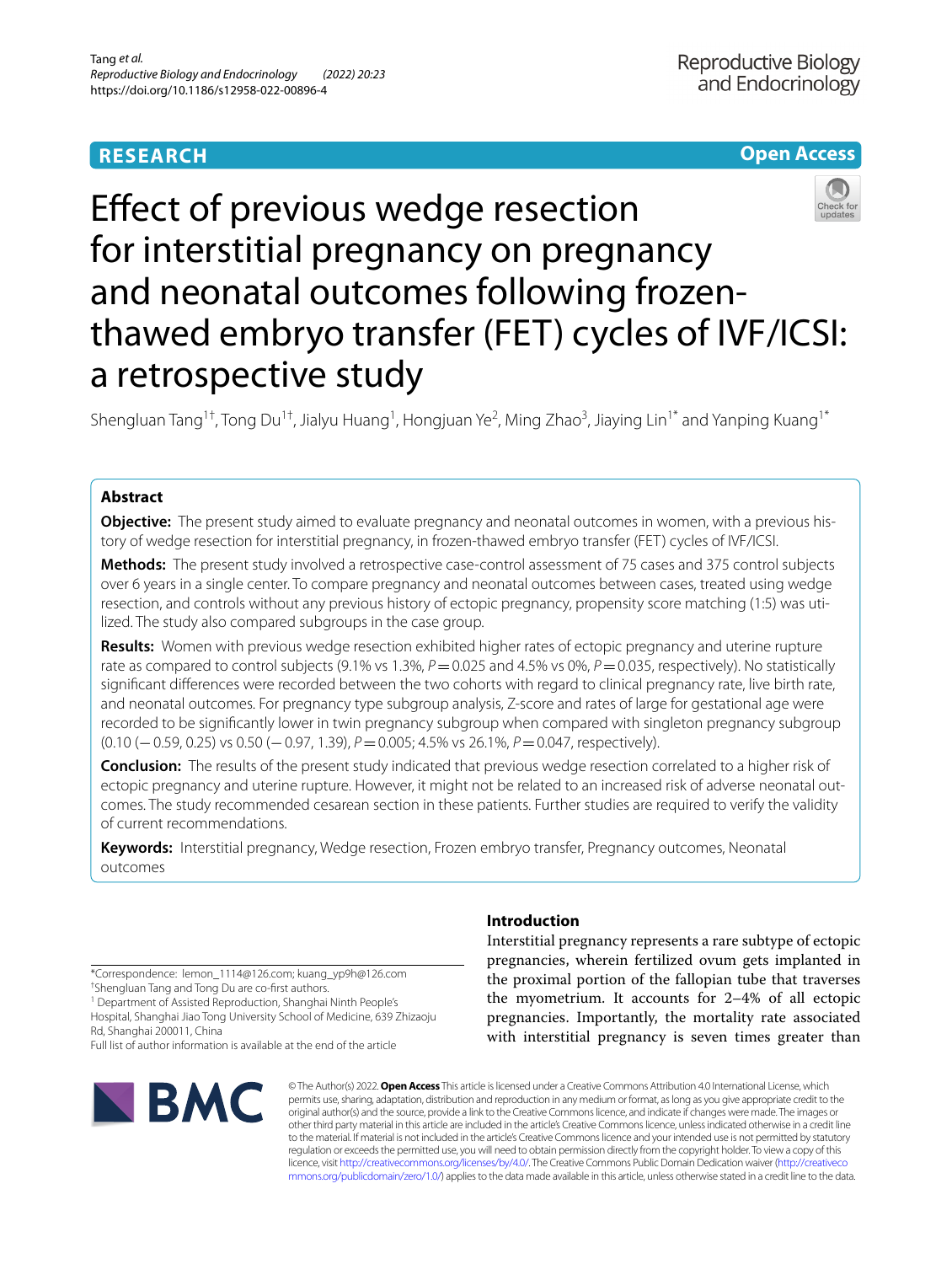that of ectopic pregnancies [\[1,](#page-7-0) [2\]](#page-7-1). A series of treatment modalities have been reported in previous studies. Traditionally, interstitial pregnancies were treated with hysterectomy or wedge resection, wherein the gestational sac was removed along with neighboring uterine myometrium [\[3](#page-7-2)[–6](#page-7-3)].

Following wedge resection, uterine rupture is a major concern in such patients, primarily owing to the appearance of the uterine scar after the surgery  $[7-9]$  $[7-9]$  $[7-9]$ , which might lead to early uterine rupture. However, the risk of uterine rupture has not been extensively studied. Furthermore, it has also been reported that wedge resection might afect future fertility [\[10](#page-7-6)]. However, only very few studies assessed reproductive outcomes in women subjected to wedge resection for interstitial pregnancy [\[11](#page-7-7), [12\]](#page-7-8). In fact, there are no reports on neonatal outcomes in such cases. Importantly, no studies are available on subsequent pregnancy and neonatal outcomes in women treated with assisted reproductive technology (ART) after wedge resection. Consequently, not much information is available to assist the management of patients treated using ART. It has been previously reported that a part of the patients subjected to wedge resection could not conceive naturally, and the tubal function of natural conception was found to be diferent from that of ART. Therefore, it is necessary/important to study pregnancy outcomes and neonatal outcomes in the patients treated using ART. The center where the present study was conducted usually follows a freeze-all strategy, as the risk of ovarian hyperstimulation syndrome and ectopic pregnancy after frozen-thawed embryo transfer (FET) have been reported to be lower as compared to fresh embryo transfers  $[13-17]$  $[13-17]$  $[13-17]$ . Therefore, the present study aimed to evaluate the efect of previous wedge resection, conducted/performed for interstitial pregnancy, on pregnancy and neonatal outcomes in women undergoing FET. In particular, a case-control study was conducted.

## **Materials and methods**

## **Study subjects**

A retrospective cohort study was conducted from February 2014 to May 2019 at the Department of Assisted Reproduction of Shanghai Ninth People's Hospital. Patients who were previously treated by wedge resection for interstitial pregnancy (*n*=75) and control subjects (*n*=19,423) without previous ectopic pregnancy were identifed from their electronic medical records in the FET cycles (the fowchart is shown in Supplemental Figure [1](#page-7-10)). As the surgical history was obtained through medical history inquiry, the wedge resections were performed by different surgeons in different hospitals. The following patients were excluded: 1) those with uterine abnormities (e.g., unicornuate uterus and bicornuate uterus) or other types of uterine surgery (e.g., myomectomy and cesarean section); 2) those with a previous diagnosis of diabetes, hypertension, or thyroid disorders; 3) those for whom the cycle records with core data were missing.

## **Study design**

To evaluate the impact of previous wedge resection in pregnancy and neonatal outcomes, propensity score matching (matched ratio 1:5) was performed on the wedge resection group (WR group, women with previous wedge resection) and the non-ectopic pregnancy group (NonEP group, women without previous ectopic pregnancy).

First, the pregnancy outcomes were compared between the WR and NonEP groups in the initial FET cycles after matching the propensity scores. Variables selected for analysis included the clinical pregnancy rate, biochemical pregnancy rate, ectopic pregnancy rate, miscarriage rate, implantation rate, multiple gestation rate, live birth rate, multiple birth rate, uterine rupture rate, mode of delivery, and gestational age at delivery.

Second, the neonatal outcomes were compared between the two groups among singleton infants born from the frst clinical pregnancy cycles so as to eliminate the effect of repeated cycles on the neonatal outcomes. Z-score, low birth weight (LBW), high birth weight (HBW), small for gestational age (SGA), large for gestational age (LGA), congenital malformations, and early neonatal death were selected as parameters for analyses.

In addition, we performed a subgroup analysis of the WR group. The WR group was classified into a singleton pregnancy subgroup and a twin pregnancy subgroup. The pregnancy outcomes and the neonatal outcomes were compared between the subgroups in the frst clinical pregnancy cycle.

## **Treatment**

Procedures of IVF/ICSI, embryo culture, endometrial preparation, and embryonic transfer have been described in our previous publications [\[18](#page-8-1), [19](#page-8-2)]. In short, the Cummins' criteria were used to grade day 3 embryos [\[20](#page-8-3)]. Grade I and II embryos that were deemed to be highquality were qualifed for vitrifcation. Embryos that were classifed as low grade (Grade III and IV) underwent extended culturing and evaluation until Day 7. Blastocysts during this stage were graded according to the Gardner and Schoolcraft system [[21\]](#page-8-4). Blastocysts were graded as 3BC or better to be frozen on days 5–6, and only Grade 3CC or better embryos were frozen on day 7. The endometrial preparation protocol included natural cycles, hormone replacement therapy, and stimulated cycles. For patients with regular menstrual cycles, natural cycles were applied; hormone replacement therapy was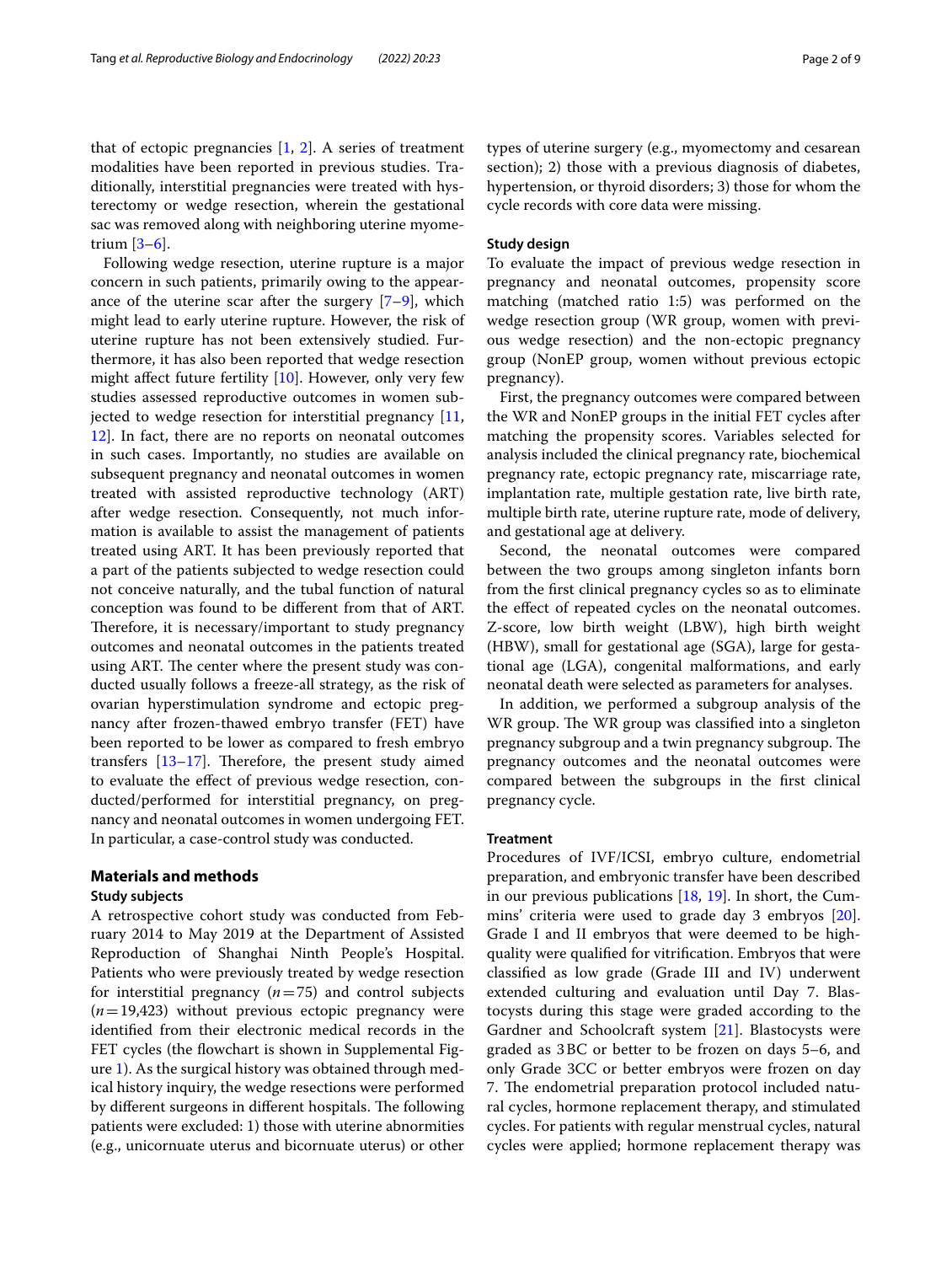applied in patients with thin endometria during other FET cycles; in patients with irregular menstrual cycles, the stimulated cycles were used.

## **Outcomes**

Variables assessed for reproductive outcomes were defned based on the ART terminology [\[22](#page-8-5)]. Ectopic pregnancy (also included in clinical pregnancy) was defned as a pregnancy in which implantation takes place outside the uterine cavity. The implantation rate was defned as the number of gestational sacs observed divided by the number of embryos transferred. The live birth delivery rate was defned as the number of deliveries with at least one live-born infant per 100 embryo transfer cycles. The Z-score was selected to calculate the birth weight modifed for gestational age and gender, as follows: Z-score =  $(x - \mu)/\sigma$  (x represents the birth weight, μ represents the mean baby weight for equal gestational age and gender, and σ represents the standard deviation of the equal gestational age and gender). LBW and HBW were determined as birth weights <2500g and>4500g, respectively. SGA and LGA were determined as birth weights <10th percentiles and>90th percentiles, respectively. The Z-scores and birth weight percentiles were dependent on birth weight reference percentiles for Chinese singleton and twin newborns [\[23](#page-8-6), [24](#page-8-7)]. Congenital malformations were based on the International Classifcation of Diseases Q codes [[25\]](#page-8-8).

## **Statistical analysis**

Propensity score matching was performed on the WR and NonEP groups through the nearest neighbor matching within 0.15 caliper width (matched ratio 1:5). Propensity scores were assessed by using a logistic regression model on the baseline characteristics [[26\]](#page-8-9), including the age, body mass index (BMI), gravidity, parity, year of treatment (2014–2015, 2016–2017, and 2018–2019), infertility duration, infertility causes, endometrial preparation protocol, endometrial thickness, the number of embryos transferred, and the stage of embryo (cleavage stage and blastocyst).

All statistical analysis was performed with the SPSS software v.26.0. For continuous variables, the normality was tested by the Shapiro-Wilk test and Q-Q plots. Continuous variables that were normally distributed were described by mean with standard deviation, otherwise, they were described by median (four Quartiles). Since normality (and homogeneity of variance) assumptions were not satisfed in all continuous variables, they were described by median (four Quartiles) and the equivalent non-parametric test was applied for comparison. Categorical variables were represented in several cases with percentages and compared via chi-squared tests or Fisher's exact test, as deemed appropriate.  $P < 0.05$  was considered to indicate statistical signifcance. Logistic regression models were utilized to calculate the adjusted odds ratios (ORs) and 95% confdence intervals (CIs)..

## **Results**

## **Pregnancy outcomes**

The present study involved the recruitment of cases and controls, retrieved from a cohort of 24,374 women who were subjected to IVF/ICSI and FET at Shanghai Ninth People's Hospital, from February 2014 to May 2019. The study involved a total of 75 women with the previous history of wedge resection. For each case, fve control subjects were selected as a reference by propensity score matching, which resulted in a study population of 450 women. The distributions and histograms for propensity scores, before and after propensity score matching, are shown in Fig. [1.](#page-3-0) As shown in Fig. [1](#page-3-0), a balance existed between the compared cohorts. For these 75 patients, 46 patients (61.3%) had surgical locations towards the right side, while 29 patients (38.7%) had surgical locations towards the left side. Importantly, laparoscopy was performed in 46 cases (61.3%), while laparotomy was conducted in 29 cases (38.7%). Interestingly, methotrexate treatment was used in three of these patients, two of these were subjected to laparoscopy and one underwent laparotomy.

The baseline characteristics for the subjects are listed in Table [1](#page-4-0), while pregnancy outcomes between matched WR vs NonEP groups are displayed in Table [2](#page-5-0). WR group exhibited a signifcantly higher rate of ectopic pregnancy as compared to the NonEP group (9.1% vs 1.3%,  $P = 0.025$ ). In particular, four recurrent ectopic pregnancies were recorded in the WR group. Among these, one case each of contralateral tubal ectopic pregnancy, contralateral interstitial pregnancy, ipsilateral interstitial pregnancy, and heterotopic pregnancy (contralateral interstitial that ended up with miscarriage) were recorded. Besides this, uterine rupture rate was also recorded to be signifcantly higher in the WR group as compared to the NonEP group  $(4.5\% \text{ vs } 0\%, P = 0.035)$ . No statistically signifcant diferences were recorded between the two cohorts in terms of clinical pregnancy rate, biochemical pregnancy rate, miscarriage rate, implantation rate, multiple gestation rate, live birth rate, multiple birth rate, mode of delivery, and gestational age at the time of delivery. The cesarean section rate was recorded to be 83.3% (30/36) and 76.3% (116/152) in the WR group and NonEP group, respectively. Since subsequent delivery of the patients was not performed in the hospital where this study was conducted, the information regarding the indications for the mode of delivery in the WR group is unavailable. Importantly, two cases (both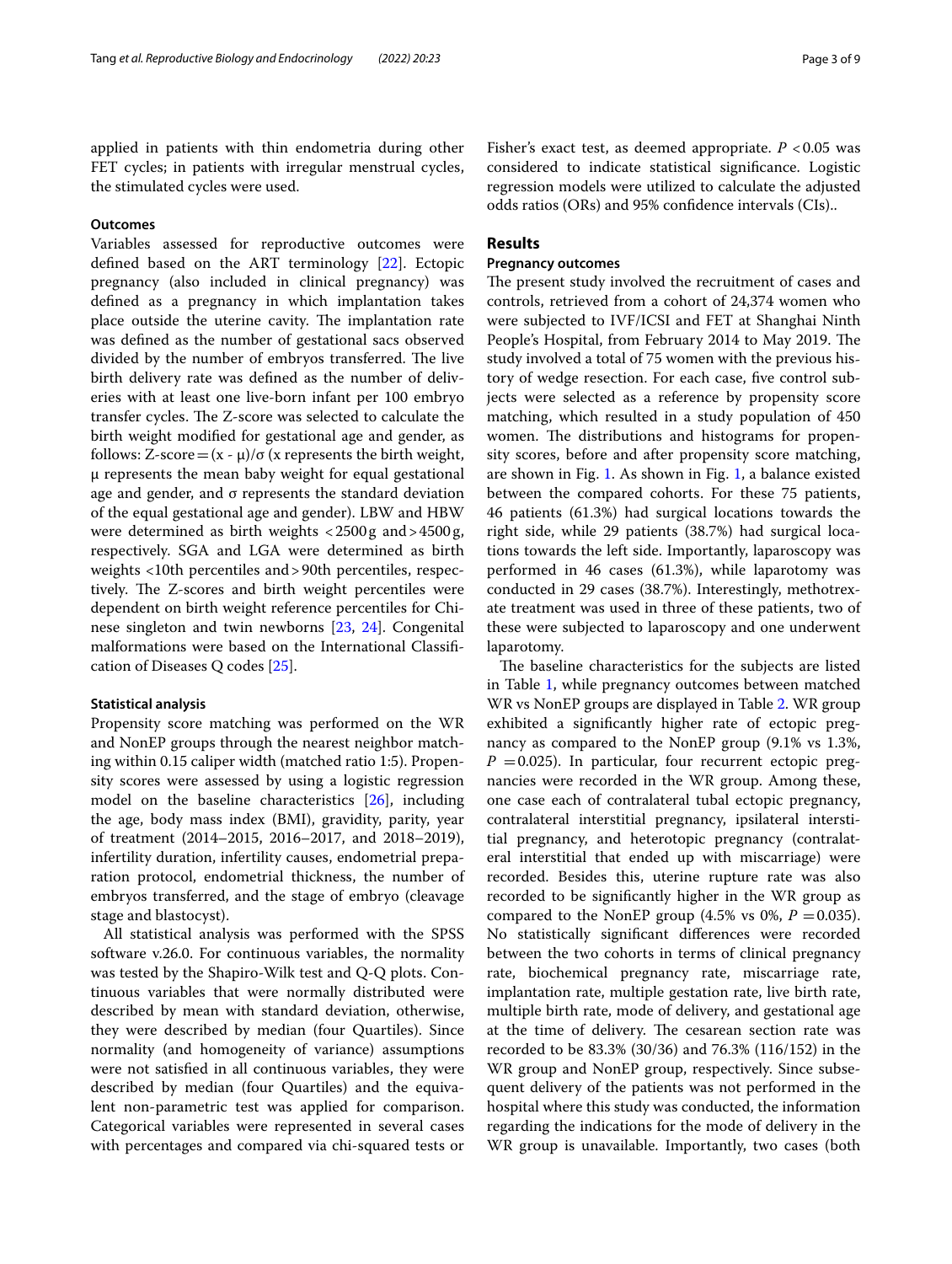<span id="page-3-0"></span>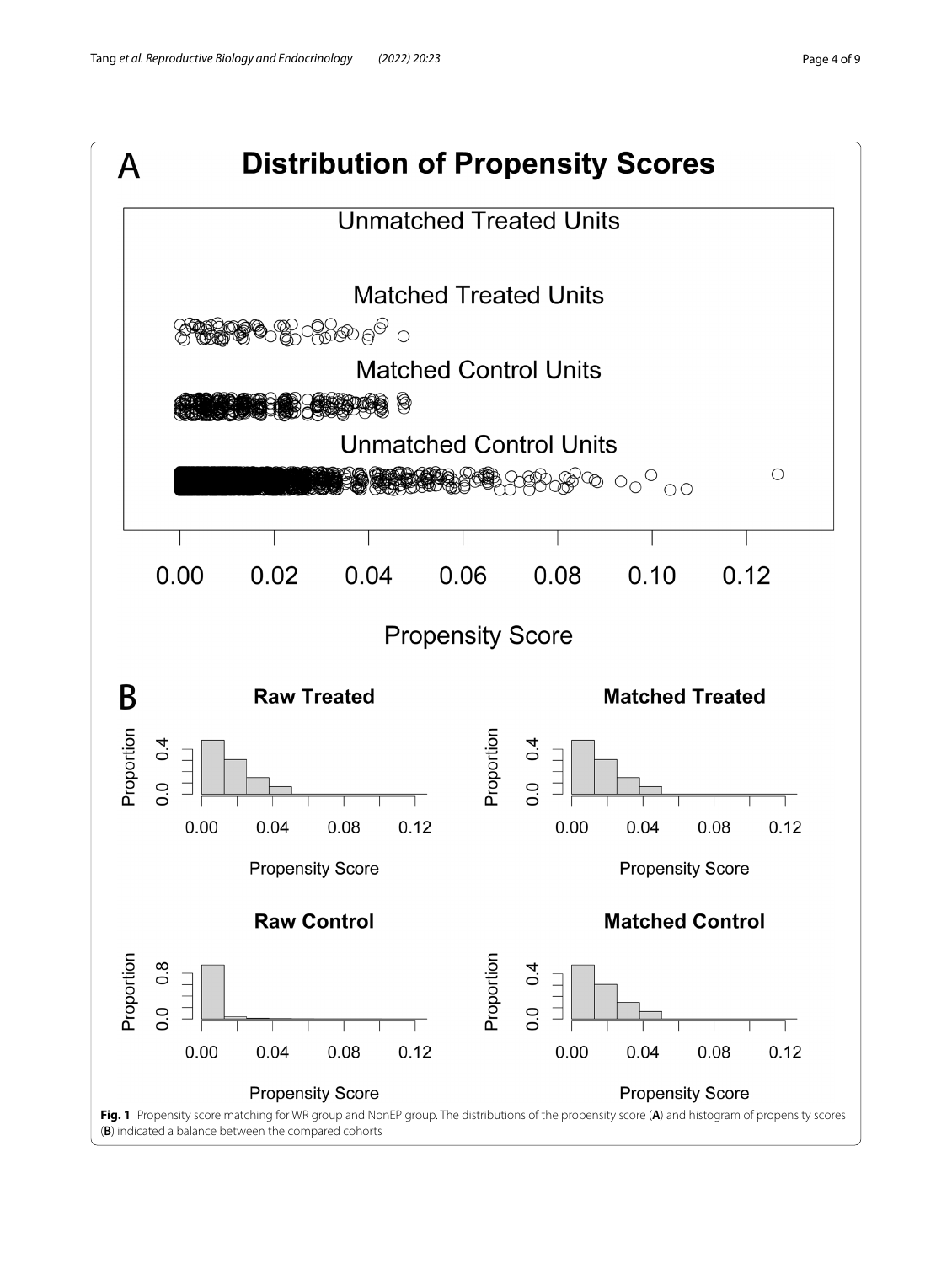| <b>Characteristics</b>       | <b>WR</b> group    | NonEP group        | P     | Singleton subgroup | Twin subgroup      | $\mathsf{P}$ |
|------------------------------|--------------------|--------------------|-------|--------------------|--------------------|--------------|
| $\mathsf{n}$                 | 75                 | 375                |       | 50                 | 11                 |              |
| Age (years)                  | 36(33,40)          | 36(32,40)          | 0.467 | 36(33,39)          | 36(33,37)          | 0.785        |
| BMI (kg/m2)                  | 22.99(20.20,25.40) | 22.43(20.43,24.52) | 0.282 | 23.06(20.41,25.45) | 21.70(19.95,23.53) | 0.404        |
| Year of treatment (%)        |                    |                    | 0.914 |                    |                    | 0.700        |
| 2014-2015                    | 28.0(21/75)        | 29.9(112/375)      |       | 28.0(14/50)        | 18.2(2/11)         |              |
| 2016-2017                    | 34.7(26/75)        | 35.2(132/375)      |       | 34.0(17/50)        | 27.3(3/11)         |              |
| 2018-2019                    | 37.3(28/75)        | 34.9(131/375)      |       | 38.0(19/50)        | 54.5(6/11)         |              |
| Infertility duration (years) | 2(1,3)             | 2(0,3)             | 0.567 | 2(0,3)             | 2(0,4)             | 1.000        |
| Gravidity                    |                    |                    | 0.879 |                    |                    | 1.000        |
| $\mathbf 0$                  | 8.0(6/75)          | 8.5(32/375)        |       | 10.0(5/50)         | 9.1(1/11)          |              |
| $\geq$ 1                     | 92.0(69/75)        | 91.5(343/375)      |       | 90.0(45/50)        | 90.9(10/11)        |              |
| Parity                       |                    |                    | 0.592 |                    |                    | 1.000        |
| $\mathbf 0$                  | 78.7(59/75)        | 81.3(305/375)      |       | 80.0(40/50)        | 81.8(9/11)         |              |
| $\geq$ 1                     | 21.3(16/75)        | 18.7(70/375)       |       | 20.0(10/50)        | 18.2(2/11)         |              |
| Tubal infertility (%)        | 98.7(74/75)        | 98.1(368/375)      | 1.000 | 98.0(49/50)        | 100(11/11)         | 1.000        |
| PCOS (%)                     | 6.7(5/75)          | 5.9(22/375)        | 0.790 | 6.0(3/50)          | 18.2(2/11)         | 0.218        |
| Endometriosis (%)            | 5.3(4/75)          | 6.4(24/375)        | 1.000 | 4.0(2/50)          | 18.2(2/11)         | 0.146        |
| Male factor infertility (%)  | 10.7(8/75)         | 10.9(41/375)       | 0.946 | 12.0(6/50)         | 9.1(1/11)          | 1.000        |
| Endometrial preparation (%)  |                    |                    | 0.625 |                    |                    | 0.629        |
| Natural cycles               | 24.0(18/75)        | 29.1(109/375)      |       | 22.0(11/50)        | 9.1(1/11)          |              |
| HRT cycles                   | 37.3(28/75)        | 36.8(138/375)      |       | 36.0(18/50)        | 36.4(4/11)         |              |
| Stimulated cycles            | 38.7(29/75)        | 34.1(128/375)      |       | 42.0(21/50)        | 54.5(6/11)         |              |
| Endometrial thickness (mm)   |                    |                    | 0.752 |                    |                    | 0.233        |
| $< 8\,$                      | 9.3(7/75)          | 7.2(27/375)        |       | 8.0(4/50)          | O(0/0)             |              |
| $8 - 11$                     | 61.3(46/75)        | 65.1(244/375)      |       | 66.0(33/50)        | 45.5(5/11)         |              |
| >11                          | 29.3(22/75)        | 27.7(104/375)      |       | 26.0(13/50)        | 54.5(6/11)         |              |
| No. of embryos transferred   |                    |                    | 0.286 |                    |                    | 0.018        |
|                              | 48.0(36/75)        | 41.3(155/375)      |       | 60.0(30/50)        | 18.2(2/11)         |              |
| $\overline{2}$               | 52.0(39/75)        | 58.7(220/375)      |       | 40.0(20/50)        | 81.8(9/11)         |              |
| Stage of embryo              |                    |                    | 0.190 |                    |                    | 0.224        |
| Cleavage stage               | 82.5(94/114)       | 87.1(518/595)      |       | 65.7(46/70)        | 80.0(16/20)        |              |
| Blastocyst                   | 17.5(20/114)       | 12.9(77/595)       |       | 34.3(24/70)        | 20.0(4/20)         |              |

<span id="page-4-0"></span>

|  | Table 1 Baseline characteristics of the matched groups and the pregnancy type subgroup |  |  |  |  |
|--|----------------------------------------------------------------------------------------|--|--|--|--|
|--|----------------------------------------------------------------------------------------|--|--|--|--|

*WR group* patients with a history of wedge resection; *NonEP group* patients without a history of ectopic pregnancy; *PCOS* polycystic ovarian syndrome. Non-normal distribution quantitative data are presented as median (four Quantile). Qualitative data are presented as % (n/N).  $P < 0.05$  was considered statistically significant

singleton pregnancies) presented with uterine rupture in the WR group. In particular, the frst case underwent left laparoscopic wedge resection for interstitial pregnancy 5 years ago. This patient was subjected to acute cesarean section due to intra-abdominal bleeding at 29weeks of gestation, and the site of uterine rupture was located in the scar of earlier wedge resection. The baby boy died of neonatal asphyxia days after birth. In comparison to this, the second case received right laparoscopic wedge resection 4 years ago, and uterine rupture was observed during elective cesarean section at 37weeks, which resulted in the delivery of a healthy baby boy.

Assessment of pregnancy type for subgroup analysis divided WR group into singleton pregnancy subgroup and twin pregnancy subgroup, which comprised of 50 and 11 women, respectively. The baseline characteristics of the two subgroups are displayed in Table [1.](#page-4-0) Most baseline patient characteristics were found to be similar between the two subgroups, with exception of the number of embryos transferred. In particular, the number of embryos transferred in the case of the twin subgroup was higher as compared to that in the singleton subgroup  $(P = 0.018)$ . Pregnancy outcomes are shown in Table [3](#page-5-1), which included miscarriage rate, preterm birth rate, full-term birth rate, post-term birth rate, uterine rupture rate, and mode of delivery. The preterm birth rate was found to be signifcantly higher in the twin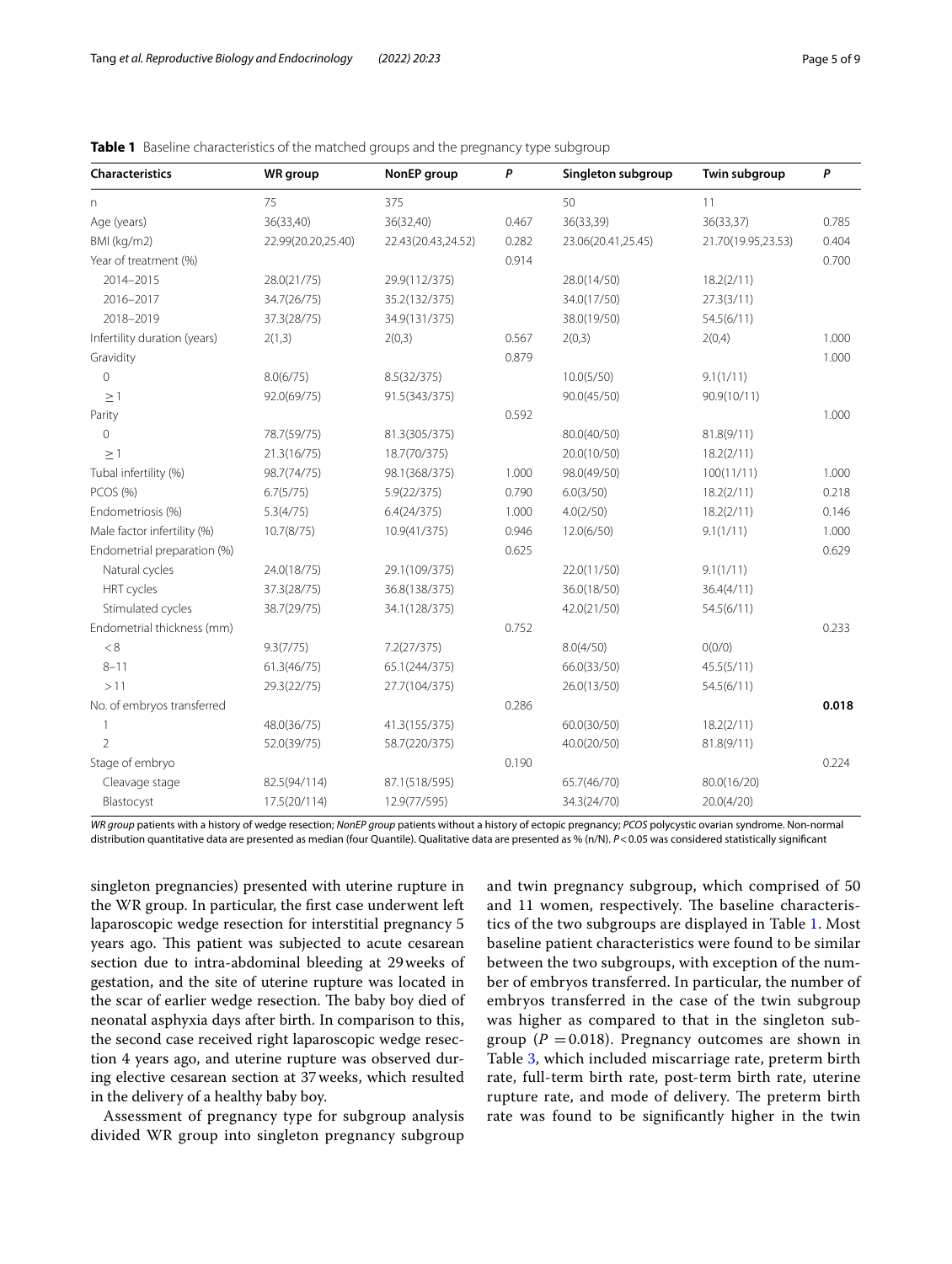<span id="page-5-0"></span>**Table 2** The pregnancy and neonatal outcomes of the matched groups

| <b>Pregnancy outcomes</b><br>(%) | WR group            | NonEP group        | P     |
|----------------------------------|---------------------|--------------------|-------|
| Clinical pregnancy               | 58.7(44/75)         | 50.4(189/375)      | 0.191 |
| OR (95% CI)                      | $1.53(0.90 - 2.61)$ | Reference          | 0.118 |
| Biochemical pregnancy            | 2.7(2/75)           | 4.8(18/375)        | 0.550 |
| OR (95% CI)                      | $0.49(0.10 - 2.29)$ | Reference          | 0.361 |
| Ectopic pregnancy                | 9.1(4/44)           | 1.3(3/189)         | 0.025 |
| OR (95% CI)                      | 12.60(0.93-170.78)  | Reference          | 0.057 |
| Miscarriage                      | 11.4(5/44)          | 19.0(36/189)       | 0.228 |
| OR (95% CI)                      | $0.59(0.20 - 1.71)$ | Reference          | 0.326 |
| Implantation                     | 43.9(50/114)        | 38.7(230/595)      | 0.298 |
| OR (95% CI)                      | $1.29(0.76 - 2.18)$ | Reference          | 0.348 |
| Multiple gestation               | 18.2(8/44)          | 22.2(42/189)       | 0.557 |
| OR (95% CI)                      | $0.89(0.33 - 2.43)$ | Reference          | 0.822 |
| Live birth                       | 48.0(36/75)         | 40.5(152/375)      | 0.231 |
| OR (95% CI)                      | 1.47(0.87-2.50)     | Reference          | 0.154 |
| Multiple birth                   | 18.2(8/44)          | 19.6(37/189)       | 0.833 |
| OR (95% CI)                      | 1.08(0.39-2.98)     | Reference          | 0.883 |
| Uterine rupture                  | 4.5(2/44)           | O(0/0)             | 0.035 |
| OR (95% CI)                      |                     |                    |       |
| Mode of delivery                 |                     |                    | 0.363 |
| Vaginal                          | 16.7(6/36)          | 23.7(36/152)       |       |
| Cesarean section                 | 83.3(30/36)         | 76.3(116/152)      |       |
| Gestational age at delivery      |                     |                    | 0.289 |
| < 28                             | 12.2(5/41)          | 19.1(36/188)       |       |
| $28 <$ age $<$ 37                | 19.5(8/41)          | 11.7(22/188)       |       |
| $37 <$ age $<$ 42                | 68.3(28/41)         | 69.1(130/188)      |       |
| Neonatal outcomes (%)            | WR group            | NonEP group        | Ρ     |
| Live born infants (n)            | 48                  | 178                |       |
| Z-score                          | $0.55(-0.06, 1.52)$ | $0.29(-0.32,0.88)$ | 0.084 |
| Low birth weight                 | 6.3(3/48)           | 5.1(9/178)         | 0.721 |
| High birth weight                | 0(0/0)              | 0.6(1/178)         | 1.000 |
| Small for gestational age        | 2.1(1/48)           | 6.2(11/178)        | 0.469 |
| Large for gestational age        | 27.1(13/48)         | 15.7(28/178)       | 0.070 |
| Congenital malformations         | 0(0/0)              | 1.1(2/178)         | 1.000 |
| Early neonatal death             | 2.1(1/48)           | 0(0/178)           | 0.212 |

*WR group* patients with a history of wedge resection; *NonEP group* patients without a history of ectopic pregnancy; *OR* adjusted odds ratio. One heterotopic pregnancy in the WR group ended up with miscarriage. Two heterotopic pregnancies were observed in the NonEP group, resulting in one miscarriage and one full-term baby. Statistically signifcant results are marked in bold (*p*<0.05)

pregnancy subgroup than in the singleton pregnancy subgroup (54.5% vs 8.0%,  $P = 0.001$ ).

## **Neonatal outcomes**

To compare the WR group vs. NonEP group, 226 liveborn infants were enrolled, which involved 48 and 178 babies in WR and NonEP group, respectively. Neonatal

<span id="page-5-1"></span>

|  | Table 3 The pregnancy and neonatal outcomes of the |  |  |  |
|--|----------------------------------------------------|--|--|--|
|  | pregnancy type subgroups                           |  |  |  |

| Pregnancy<br>outcomes (%)     | Singleton subgroup | Twin subgroup       | P       |
|-------------------------------|--------------------|---------------------|---------|
| n                             | 50                 | 11                  |         |
| Miscarriage                   | 8.0(4/50)          | 0(0/11)             | 1.000   |
| Preterm birth                 | 8.0(4/50)          | 54.5(6/11)          | 0.001   |
| Full-term birth               | 84.0(42/50)        | 45.5(5/11)          | 0.013   |
| Post-term birth               | 0(0/50)            | 0(0/11)             |         |
| Uterine rupture               | 4.0(2/50)          | 0(0/11)             | 1.000   |
| Mode of delivery              |                    |                     | 0.182   |
| Vaginal                       | 19.6(9/46)         | 0(0/11)             |         |
| Cesarean section              | 80.4(37/46)        | 100(11/1)           |         |
| Neonatal outcomes<br>(%)      | Singleton subgroup | Twin subgroup       | Р       |
| Live born infants (n)         | 46                 | 22                  |         |
| 7-score                       | $0.50(-0.97,1.39)$ | $0.10(-0.59, 0.25)$ | 0.005   |
| Low birth weight              | 6.5(3/46)          | 63.6(14/22)         | < 0.001 |
| High birth weight             | 0(0/46)            | 0(0/22)             |         |
| Small for gestational<br>age  | 2.2(1/46)          | 9.1(2/22)           | 0.243   |
| Large for gestational<br>age  | 26.1(12/46)        | 4.5(1/22)           | 0.047   |
| Congenital malfor-<br>mations | 0(0/46)            | 9.1(2/22)           | 0.101   |
| Early neonatal death          | 2.2(1/46)          | 0(0/22)             | 1.000   |

Comparisons were made using chi-square test or Fisher's exact test as appropriate. Statistically signifcant results are marked in bold (*p*<0.05)

outcomes are shown in Table IV. No statistically signifcant diferences were recorded during the analysis of neonatal outcomes, which included Z-score, LBW, HBW, SGA, LGA, congenital malformations, and early neonatal death. Two congenital malformations (one case each of talipes equinovarus and accessory fnger) were recorded in the WR group.

Singleton pregnancy subgroup and twin pregnancy subgroup included 46 and 22 babies, respectively. Neonatal outcomes are displayed in Table IV. Z-score and rate of LGA were found to be signifcantly lower in twin pregnancy subgroup, when compared with singleton pregnancy subgroup (0.10 (−0.59, 0.25) vs 0.50 (−0.97, 1.39), *P*=0.005; 4.5% vs 26.1%, *P*=0.047, respectively). No statistically signifcant diferences were found between the two subgroups in terms of SAG rate, congenital malformations, and early neonatal death.

## **Discussion**

The present study is first to assess the effects of previous wedge resection, performed after interstitial pregnancy, on pregnancy and neonatal outcomes following ART. The results of this study indicated that the rate of ectopic pregnancy and uterine rupture were higher in the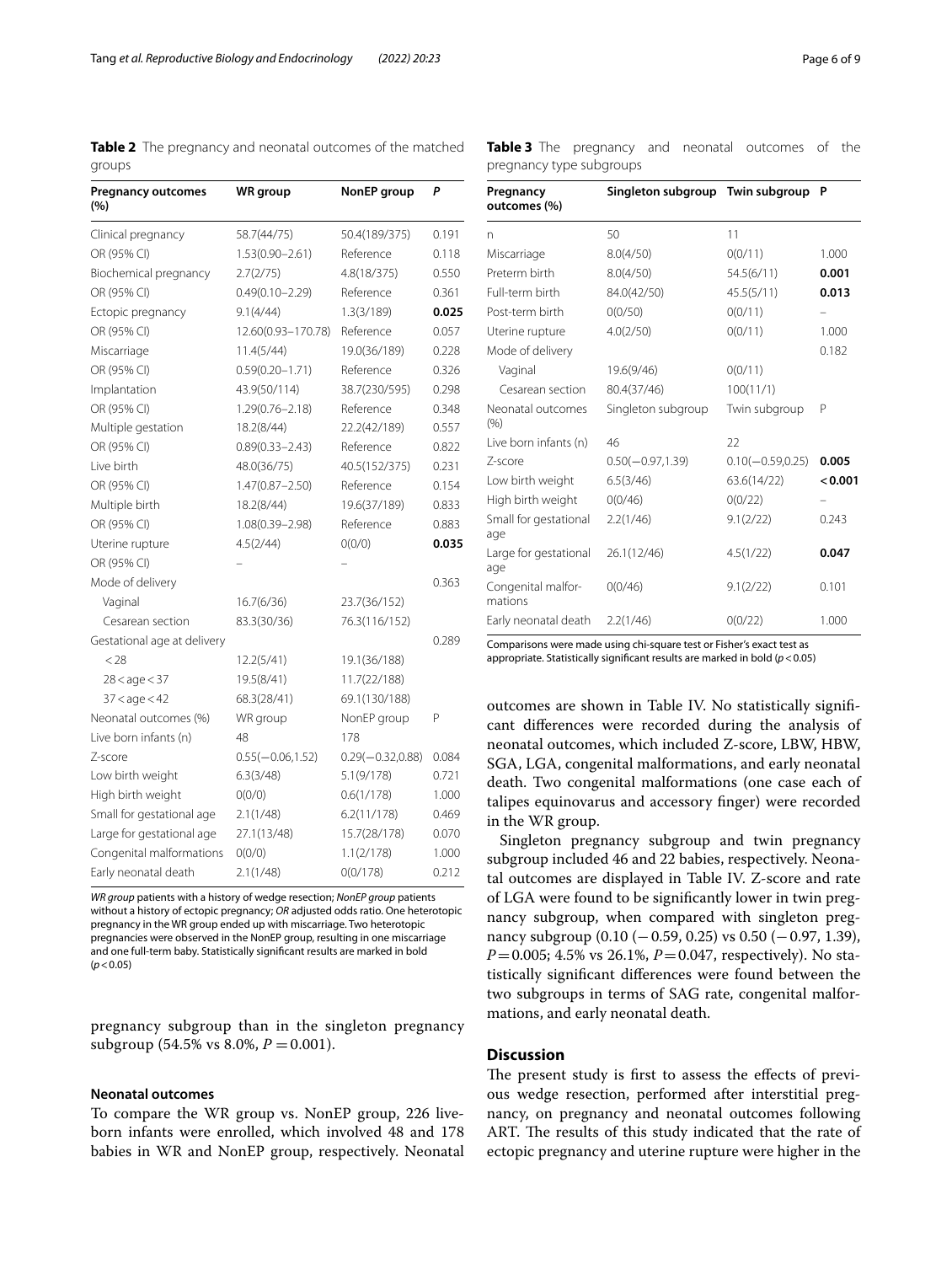WR group as compared to the NonEP group. Further, the results for subgroup analysis suggested that, compared with a singleton pregnancy, twin pregnancies after wedge resection might not increase the risk of uterine rupture.

No previous study is available regarding IVF outcomes in women with previous wedge resection. In fact, there is no publication for neonatal outcomes after wedge resection for interstitial pregnancy. In a previous study, Hoyos et al. [\[12\]](#page-7-8) assessed reproductive outcomes in women with previous wedge resection for interstitial ectopic pregnancy (WRIEP), wherein pregnancy outcomes were compared in 19 patients with a history of WRIEP and pregnant-matched controls  $(1:3)$ . The study showed that complication rates, delivery mode, and gestational age were comparable between the groups. In particular, four cases of recurrent ectopic pregnancy were reported (the specifc situation was not described), while no incidence of uterine rupture was recorded. Svenningsen et al. [[11\]](#page-7-7) conducted a single-center historic cohort study that focused on fertility outcomes after wedge resection for interstitial pregnancies. The study included 26 women who underwent wedge resection and a matched reference group of 52 women (ratio 1:2). No diferences were recorded between the groups in terms of subsequent pregnancy rates beyond gestational week 24. In fact, no recurrent ectopic pregnancy or uterine rupture was reported. However, the inclusion of a low patient number in these two studies limited the interpretation of the results. All other studies that explored pregnancy outcomes after wedge resection were descriptive case series [[4,](#page-7-11) [10](#page-7-6), [27](#page-8-10)[–31](#page-8-11)].

Recurrent ectopic pregnancy and uterine rupture are two major concerns of pregnancy after wedge resection. In view of the low incidence of interstitial pregnancy, data available regarding recurrent ectopic pregnancy and uterine rupture after wedge resection are quite limiting. However, few studies indicated a risk of recurrent ectopic pregnancy and uterine rupture for subsequent pregnancies [[3,](#page-7-2) [7–](#page-7-4)[9,](#page-7-5) [32](#page-8-12), [33](#page-8-13)], which was consistent with the results of the present study. In the present study, four recurrent ectopic pregnancies were recorded in the WR group, which suggested a higher risk of ectopic pregnancies in the following pregnancies, as compared to the NonEP group. In a previous study, Bennetot et al. reported a 2-year cumulative recurrence rate of 18.5% after salpingostomy or salpingectomy for tubal ectopic pregnancy, which is not contrary to the fndings of the present study [[34\]](#page-8-14). According to Egger et al., recurrent interstitial pregnancy is likely to be associated with anatomy-related risk factors, such as prior ectopic pregnancies and salpingectomy  $[35]$  $[35]$ . Therefore, anatomical changes arising due to wedge resection might be associated with an increased risk of recurrent ectopic pregnancy. However, data available regarding ectopic pregnancy might not be enough, and thus further research is required. Wedge resection might contribute to a uterine injury/scar, which might further increase the risk of uterine rupture as a uterine injury/scar is considered to be the most common cause of uterine rupture  $[33]$  $[33]$ . Therefore, the present study recommended a cesarean section for patients with previous wedge resection to decrease the risk of uterine rupture, in the absence of any contraindications.

Besides this, the present study also revealed that twin pregnancies after wedge resection might not be associated with an increased risk of uterine rupture as compared to singleton pregnancies after wedge resection. Importantly, all patients in the twin group had a cesarean section, and this might avoid rupture. The available data are still insufficient, and thus further research is required to identify optimal management strategies for twin pregnancies.

## **Strengths and limitations**

The present study was associated with several key strengths. The major strength was that the present study included the largest study sample size and matched control group on this particular topic so far, which provided a precious opportunity to analyze neonatal outcomes after wedge resection. No prior study is available on neonatal outcomes after wedge resection. The present study is the frst to evaluate the efects of wedge resection after interstitial pregnancy on pregnancy and neonatal outcomes in patients treated with ART. Besides, propensity score matching was utilized to manage latent confounders between the WR group and NonEP group, which made outcomes conditionally independent of treatment allocation.

Since the present study involved a retrospective analysis that was conducted at a single-center, it was associated with several non-negligible limitations. Since surgical history was obtained through medical history inquiry, wedge resections were performed by diferent surgeons at diferent hospitals, which resulted in a few confounding factors. In general practice, the center involved in the present study routinely performed follow-up till 6 weeks after FET for pregnant patients, following which the patients would choose the hospital for subsequent delivery. The center would continue to follow up on the pregnancy outcome by telephonic interviews, which might lead to the unavailability of information regarding obstetrical management, neonatal management, indications for the mode of delivery, and others. In fact, almost all newborn data were obtained from question sheets, which might afect the discovery of minor birth defects. In addition to this, possible errors in data entry and patients who were lost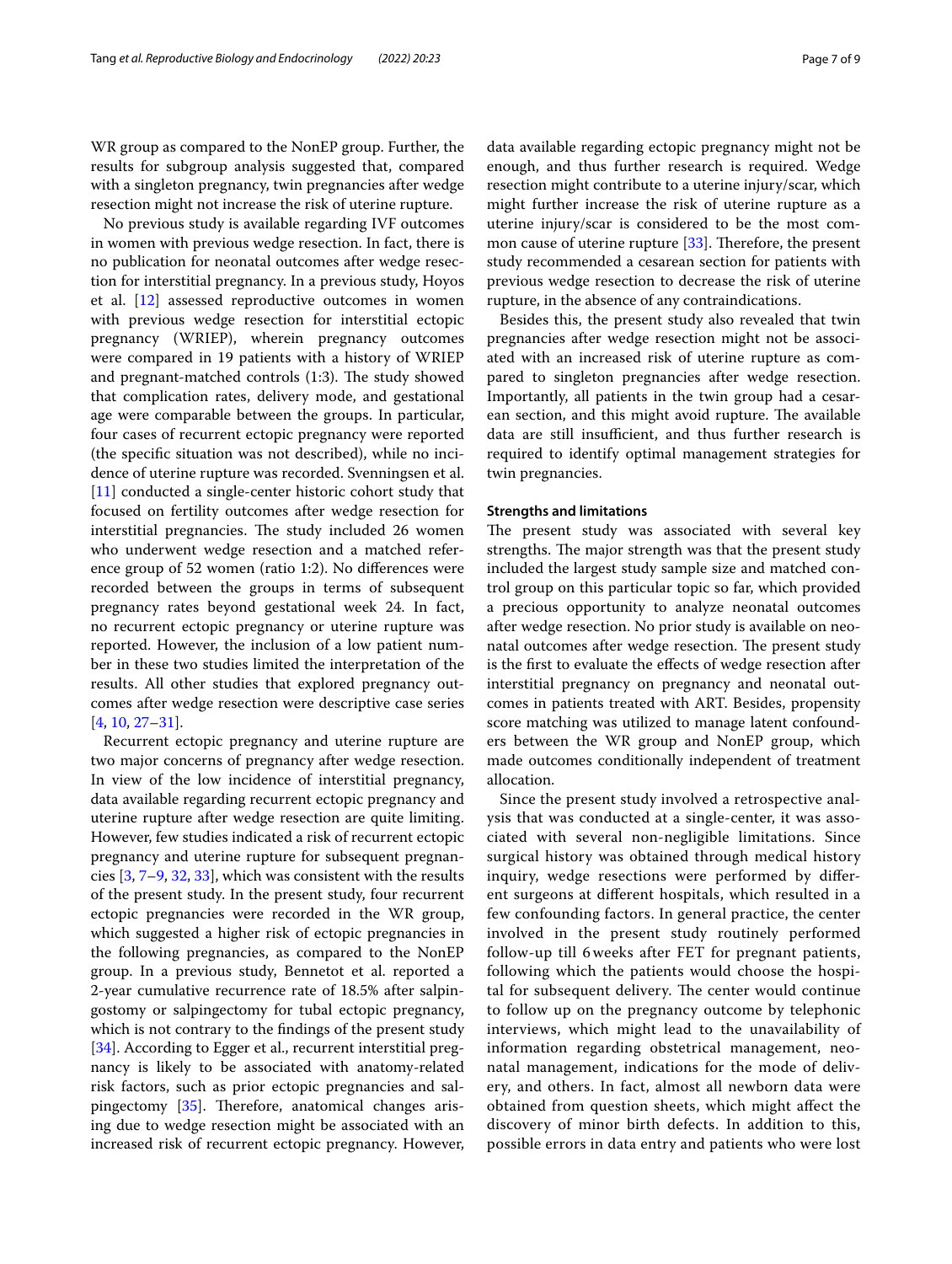to follow-up also acted as the limitations of the study. The number of patients with wedge resection history is still limited, primarily owing to the rarity of the condition. This might further underpower the differences in severely low rates, such as the rate of SGA. In the present case, the ability to draw defnite conclusions was also restricted in subgroup analysis. In the future, welldesigned randomized controlled trials are required to overcome these limitations.

## **Conclusions**

Altogether, the results of the present study suggested that wedge resection correlated with an increased risk of recurrent ectopic pregnancy and uterine rupture in the case of women undergoing FET. Importantly, wedge resection might not be linked to an increased risk of adverse neonatal outcomes. Thus, postoperative outcome counseling holds potential value. The present study recommended cesarean section for patients with previous wedge resection to decrease the risk of uterine rupture, in absence of any contraindications. However, further studies are required to verify the validity of these recommendations.

#### **Abbreviations**

ART: Assisted reproductive technology; FET: Frozen-thawed embryo transfer; WR: Wedge resection: NonEP: Non-ectopic pregnancy: IVF: In vitro fertilization: ICSI: Intracytoplasmic sperm injection; LBW: Low birth weight; HBW: High birth weight; SGA: Small for gestational age; LGA: Large for gestational age; BMI: Body mass index; OR: Odds ratio; CI: Confdence interval; PTD: Preterm delivery; VPTD: Very preterm delivery; VLBW: Very low birthweight; PCOS: Polycystic ovary syndrome; WRIEP: Wedge resection for interstitial ectopic pregnancy.

## **Supplementary Information**

The online version contains supplementary material available at [https://doi.](https://doi.org/10.1186/s12958-022-00896-4) [org/10.1186/s12958-022-00896-4](https://doi.org/10.1186/s12958-022-00896-4).

<span id="page-7-10"></span>**Additional fle 1: Supplemental Figure S1.** Flow chart of the study.

#### **Acknowledgments**

We sincerely convey gratitude to nurses and all the staff for their assistance and support.

#### **Authors' contributions**

YK, TD, and ST contributed to the idea and model of the study. ST, TD, and JL were accountable for the obtainment of data and evaluation of data collection. JH, HJ, and MZ were accountable for the interpretation of data. ST and TD were accountable for the interpretation of data and drafting the article. JL and YK were accountable to revise it critically for important intellectual content. All authors read and approved the fnal version of the article.

#### **Funding**

Our study was funded by the National Key Research and Development Program of China (2018YFC1003000), Elite Group Project of Shanghai Ninth People's Hospital (JY201801), Fundamental research program funding of Ninth People's Hospital afliated to Shanghai Jiao Tong University School of Medicine (JYZZ117) and the National Natural Science Foundation of China (81771533).

#### **Availability of data and materials**

If the request is sensible, the data analyzed in the study are available from the corresponding author.

#### **Declarations**

#### **Ethics approval and consent to participate**

The Institutional Review Board and the Ethics Committee of Shanghai Ninth People's Hospital have allowed our study.

#### **Consent for publication**

Not applicable.

#### **Competing interests**

We declare that we do not have any competing interests.

#### **Author details**

<sup>1</sup> Department of Assisted Reproduction, Shanghai Ninth People's Hospital, Shanghai Jiao Tong University School of Medicine, 639 Zhizaoju Rd, Shanghai 200011, China. <sup>2</sup> Department of Reproductive Medicine Center, Shanghai East Hospital, Tongji University School of Medicine, Shanghai, China. <sup>3</sup>Shanghai Towako Hospital, No. 477, Fute West 1st Road, Shanghai, China.

## Received: 15 October 2021 Accepted: 17 January 2022 Published online: 01 February 2022

#### **References**

- <span id="page-7-0"></span>1. Bouyer J, Coste J, Fernandez H, Pouly JL, Job-Spira N. Sites of ectopic pregnancy: a 10 year population-based study of 1800 cases. Human reproduction (Oxford, England). 2002;17(12):3224–30.
- <span id="page-7-1"></span>2. Moawad NS, Mahajan ST, Moniz MH, Taylor SE, Hurd WW. Current diagnosis and treatment of interstitial pregnancy. Am J Obstet Gynecol. 2010;202(1):15–29.
- <span id="page-7-2"></span>3. Lau S, Tulandi T. Conservative medical and surgical management of interstitial ectopic pregnancy. Fertil Steril. 1999;72(2):207–15.
- <span id="page-7-11"></span>4. Ng S, Hamontri S, Chua I, Chern B, Siow A. Laparoscopic management of 53 cases of cornual ectopic pregnancy. Fertil Steril. 2009;92(2):448–52.
- 5. Xu W, Lin X, Huang D, Zhang S. Laparoscopic treatment of cornual heterotopic pregnancy: a retrospective cohort study. Int J Surg (London, England). 2018;53:98–102.
- <span id="page-7-3"></span>6. Wang J, Huang D, Lin X, Saravelos SH, Chen J, Zhang X, et al. Incidence of interstitial pregnancy after in vitro fertilization/embryo transfer and the outcome of a consecutive series of 38 cases managed by laparoscopic Cornuostomy or Cornual repair. J Minim Invasive Gynecol. 2016;23(5):739–47.
- <span id="page-7-4"></span>7. Weissman A, Fishman A. Uterine rupture following conservative surgery for interstitial pregnancy. Eur J Obstet Gynecol Reprod Biol. 1992;44(3):237–9.
- 8. Su CF, Tsai HJ, Chen GD, Shih YT, Lee MS. Uterine rupture at scar of prior laparoscopic cornuostomy after vaginal delivery of a full-term healthy infant. J Obstet Gynaecol Res. 2008;34(4 Pt 2):688–91.
- <span id="page-7-5"></span>9. Chao AS, Chang YL, Yang LY, Chao A, Chang WY, Su SY, et al. Laparoscopic uterine surgery as a risk factor for uterine rupture during pregnancy. PLoS One. 2018;13(5):e0197307.
- <span id="page-7-6"></span>10. Arbab F, Boulieu D, Bied V, Payan F, Lornage J, Guérin JF. Uterine rupture in frst or second trimester of pregnancy after in-vitro fertilization and embryo transfer. Human Reprod (Oxford, England). 1996;11(5):1120–2.
- <span id="page-7-7"></span>11. Svenningsen R, Staff AC, Langebrekke A, Qvigstad E. Fertility outcome after Cornual resection for interstitial pregnancies. J Minim Invasive Gynecol. 2019;26(5):865–70.
- <span id="page-7-8"></span>12. Hoyos LR, Vilchez G, Allsworth JE, Malik M, Rodriguez-Kovacs J, Adekola H, et al. Outcomes in subsequent pregnancies after wedge resection for interstitial ectopic pregnancy: a retrospective cohort study. J Maternal-Fetal & Neonatal Med. 2019;32(14):2354–60.
- <span id="page-7-9"></span>13. Wong KM, van Wely M, Mol F, Repping S, Mastenbroek S. Fresh versus frozen embryo transfers in assisted reproduction. Cochrane Database Syst Rev 2017;3(3):Cd011184.